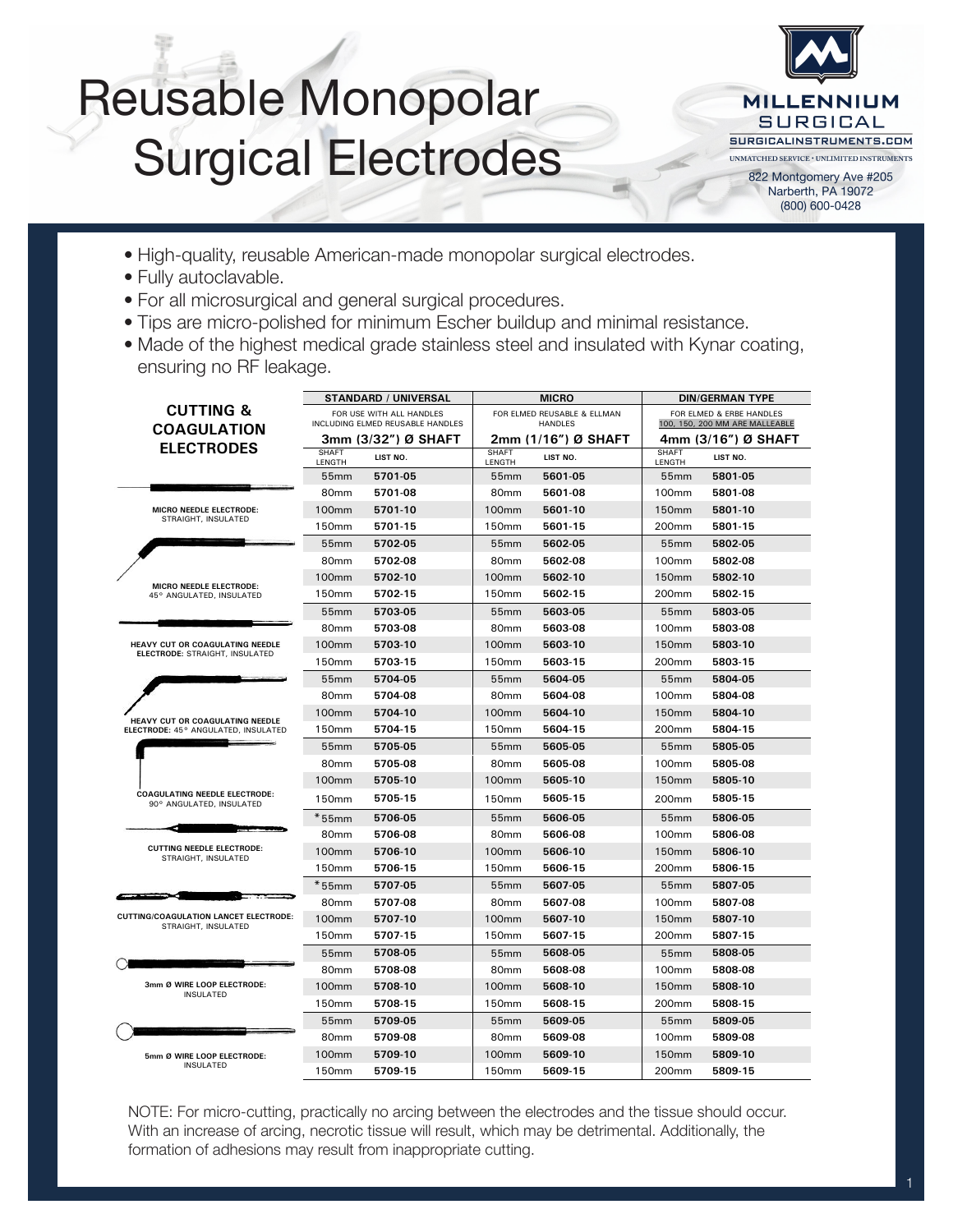# Reusable Monopolar Surgical Electrodes



822 Montgomery Ave #205 Narberth, PA 19072 (800) 600-0428

|                                                                 |                                                              | <b>STANDARD / UNIVERSAL</b> |                                               |                        | <b>MICRO</b>                                               |         |                        | <b>DIN/GERMAN TYPE</b> |         |
|-----------------------------------------------------------------|--------------------------------------------------------------|-----------------------------|-----------------------------------------------|------------------------|------------------------------------------------------------|---------|------------------------|------------------------|---------|
| <b>CUTTING &amp;</b><br><b>COAGULATION</b>                      | FOR USE WITH ALL HANDLES<br>INCLUDING ELMED REUSABLE HANDLES |                             | FOR ELMED REUSABLE & ELLMAN<br><b>HANDLES</b> |                        | FOR ELMED & ERBE HANDLES<br>100, 150, 200 MM ARE MALLEABLE |         |                        |                        |         |
|                                                                 |                                                              | 3mm (3/32") Ø SHAFT         |                                               | 2mm (1/16″) Ø SHAFT    |                                                            |         | 4mm (3/16") Ø SHAFT    |                        |         |
| <b>ELECTRODES</b>                                               | <b>SHAFT</b><br>LENGTH                                       | LIST NO.                    | LIST \$                                       | <b>SHAFT</b><br>LENGTH | LIST NO.                                                   | LIST \$ | <b>SHAFT</b><br>LENGTH | LIST NO.               | LIST \$ |
|                                                                 | 55 <sub>mm</sub>                                             | 5710-05                     |                                               | 55 <sub>mm</sub>       | 5610-05                                                    |         | 55 <sub>mm</sub>       | 5810-05                |         |
|                                                                 | 80 <sub>mm</sub>                                             | 5710-08                     |                                               | 80 <sub>mm</sub>       | 5610-08                                                    |         | 100mm                  | 5810-08                |         |
| 8mm Ø WIRE LOOP ELECTRODE:                                      | 100 <sub>mm</sub>                                            | 5710-10                     |                                               | 100 <sub>mm</sub>      | 5610-10                                                    |         | 150 <sub>mm</sub>      | 5810-10                |         |
| <b>INSULATED</b>                                                | 150 <sub>mm</sub>                                            | 5710-15                     |                                               | 150mm                  | 5610-15                                                    |         | 200 <sub>mm</sub>      | 5810-15                |         |
|                                                                 | 55 <sub>mm</sub>                                             | 5711-05                     |                                               | 55 <sub>mm</sub>       | 5611-05                                                    |         | 55 <sub>mm</sub>       | 5811-05                |         |
|                                                                 | 80 <sub>mm</sub>                                             | 5711-08                     |                                               | 80 <sub>mm</sub>       | 5611-08                                                    |         | 100 <sub>mm</sub>      | 5811-08                |         |
| <b>COAGULATING ELECTRODE:</b><br>DIAMOND-SHAPE, STR., INSULATED | 100 <sub>mm</sub>                                            | 5711-10                     |                                               | 100 <sub>mm</sub>      | 5611-10                                                    |         | 150 <sub>mm</sub>      | 5811-10                |         |
|                                                                 | 150 <sub>mm</sub>                                            | 5711-15                     |                                               | 150mm                  | 5611-15                                                    |         | 200 <sub>mm</sub>      | 5811-15                |         |
|                                                                 | 55 <sub>mm</sub>                                             | 5712-05                     |                                               | 55 <sub>mm</sub>       | 5612-05                                                    |         | 55 <sub>mm</sub>       | 5812-05                |         |
|                                                                 | 80 <sub>mm</sub>                                             | 5712-08                     |                                               | 80 <sub>mm</sub>       | 5612-08                                                    |         | 100mm                  | 5812-08                |         |
| <b>COAGULATING ELECTRODE:</b><br>OVAL-SHAPE, STR., INSULATED    | 100 <sub>mm</sub>                                            | 5712-10                     |                                               | 100 <sub>mm</sub>      | 5612-10                                                    |         | 150 <sub>mm</sub>      | 5812-10                |         |
|                                                                 | 150mm                                                        | 5712-15                     |                                               | 150mm                  | 5612-15                                                    |         | 200 <sub>mm</sub>      | 5812-15                |         |
|                                                                 | 55 <sub>mm</sub>                                             | 5713-05                     |                                               | 55 <sub>mm</sub>       | 5613-05                                                    |         | 55 <sub>mm</sub>       | 5813-05                |         |
|                                                                 | 80mm                                                         | 5713-08                     |                                               | 80mm                   | 5613-08                                                    |         | 100mm                  | 5813-08                |         |
| <b>COAGULATING ELECTRODE:</b>                                   | <b>100mm</b>                                                 | 5713-10                     |                                               | 100 <sub>mm</sub>      | 5613-10                                                    |         | 150 <sub>mm</sub>      | 5813-10                |         |
| TRIANGLE-SHAPE, STR., INSULATED                                 | 150 <sub>mm</sub>                                            | 5713-15                     |                                               | 150mm                  | 5613-15                                                    |         | 200 <sub>mm</sub>      | 5813-15                |         |
|                                                                 | 55mm                                                         | 5720-05                     |                                               | 55 <sub>mm</sub>       | 5620-05                                                    |         | 55mm                   | 5820-05                |         |
| 2mm Ø COAGULATING BALL ELECTRODE:                               | 80mm                                                         | 5720-08                     |                                               | 80mm                   | 5620-08                                                    |         | 100mm                  | 5820-08                |         |
| STRAIGHT, INSULATED                                             | 100 <sub>mm</sub>                                            | 5720-10                     |                                               | 100 <sub>mm</sub>      | 5620-10                                                    |         | 150 <sub>mm</sub>      | 5820-10                |         |
|                                                                 | 150mm                                                        | 5720-15                     |                                               | 150mm                  | 5620-15                                                    |         | 200 <sub>mm</sub>      | 5820-15                |         |
|                                                                 | 55mm                                                         | 5721-05                     |                                               | 55 <sub>mm</sub>       | 5621-05                                                    |         | 55mm                   | 5821-05                |         |
| ≃<br>4mm Ø COAGULATING BALL ELECTRODE:                          | 80mm                                                         | 5721-08                     |                                               | 80 <sub>mm</sub>       | 5621-08                                                    |         | 100mm                  | 5821-08                |         |
| STRAIGHT, INSULATED                                             | <b>100mm</b>                                                 | 5721-10                     |                                               | 100 <sub>mm</sub>      | 5621-10                                                    |         | 150 <sub>mm</sub>      | 5821-10                |         |
|                                                                 | 150mm                                                        | 5721-15                     |                                               | 150mm                  | 5621-15                                                    |         | 200 <sub>mm</sub>      | 5821-15                |         |
|                                                                 | 55 <sub>mm</sub>                                             | 5722-05                     |                                               | 55 <sub>mm</sub>       | 5622-05                                                    |         | 55 <sub>mm</sub>       | 5822-05                |         |
|                                                                 | 80mm                                                         | 5722-08                     |                                               | 80mm                   | 5622-08                                                    |         | 100mm                  | 5822-08                |         |
| 2mm Ø COAGULATING BALL ELECTRODE:                               | 100 <sub>mm</sub>                                            | 5722-10                     |                                               | 100 <sub>mm</sub>      | 5622-10                                                    |         | 150 <sub>mm</sub>      | 5822-10                |         |
| 45° ANGULATED, INSULATED                                        | 150 <sub>mm</sub>                                            | 5722-15                     |                                               | 150mm                  | 5622-15                                                    |         | 200 <sub>mm</sub>      | 5822-15                |         |
|                                                                 | 55 <sub>mm</sub>                                             | 5723-05                     |                                               | 55 <sub>mm</sub>       | 5623-05                                                    |         | 55 <sub>mm</sub>       | 5823-05                |         |
|                                                                 | 80 <sub>mm</sub>                                             | 5723-08                     |                                               | 80 <sub>mm</sub>       | 5623-08                                                    |         | 100 <sub>mm</sub>      | 5823-08                |         |
| 4mm Ø COAGULATING BALL ELECTRODE:                               | <b>100mm</b>                                                 | 5723-10                     |                                               | 100 <sub>mm</sub>      | 5623-10                                                    |         | 150 <sub>mm</sub>      | 5823-10                |         |
| 45° ANGULATED, INSULATED                                        | 150 <sub>mm</sub>                                            | 5723-15                     |                                               | 150mm                  | 5623-15                                                    |         | 200 <sub>mm</sub>      | 5823-15                |         |
| <b>SHAFT EXTENSION:</b>                                         | 2 <sup>n</sup>                                               | 5730-05                     |                                               | 2 <sup>n</sup>         | 5630-05                                                    |         | 2 <sup>n</sup>         | 5830-05                |         |
|                                                                 | 4 <sup>''</sup>                                              | 5730-08                     |                                               | 4 <sup>''</sup>        | 5630-08                                                    |         | 4 <sup>''</sup>        | 5830-08                |         |
|                                                                 | 6"                                                           | 5730-10                     |                                               | 6''                    | 5630-10                                                    |         | 6"                     | 5830-10                |         |
| <b>FULLY INSULATED</b>                                          | 12"                                                          | 5730-15                     |                                               | 12"                    | 5630-15                                                    |         | 12"                    | 5830-15                |         |

**ELMED REUSABLE MONOPOLAR SURGICAL ELECTRODES**

\*ALSO AVAILABLE AS DISPOSABLE, (PKG. 50) STERILIZED. PLEASE INQUIRE.

#### **SPECIAL MICRO NEEDLE ELECTRODES FOR PIN-POINT CUTTING & COAGULATING**

(Electrodes have no shaft and need handle adapter.)

| List No. 5127:                                                           | List No. 5128:                                     | List No. 5445:                                      | List No. 5446:                                   |
|--------------------------------------------------------------------------|----------------------------------------------------|-----------------------------------------------------|--------------------------------------------------|
|                                                                          |                                                    |                                                     |                                                  |
| <b>150 MICRON CUTTING</b><br>EXTRA-FINE, NON-INSULATED                   | <b>150 MICRON CUTTING</b><br>EXTRA-FINE, INSULATED | <b>500-MICRON CUTTING/COAG, NEEDLE</b><br>INSULATED | 500-MICRON CUTTING/COAG, NEEDLE<br>NON-INSULATED |
| <b>HANDLE ADAPTER</b>                                                    |                                                    |                                                     |                                                  |
| $\leftrightarrow$ $\rightarrow$ $\rightarrow$                            | <b>ADAPTER</b><br>FOR 3 MM (3/32") Ø HANDLE        | <b>ADAPTER</b><br>FOR 2 MM $(1/16")$ Ø HANDLE       | <b>ADAPTER</b><br>FOR 4 MM $(3/16")$ Ø HANDLE    |
| INSULATED HUB FOR ABOVE NEEDLE FOR<br>ELECTRODES: 5127, 5128, 5445, 5446 | List No. 5401                                      | List No. 5108                                       | List No. 5129                                    |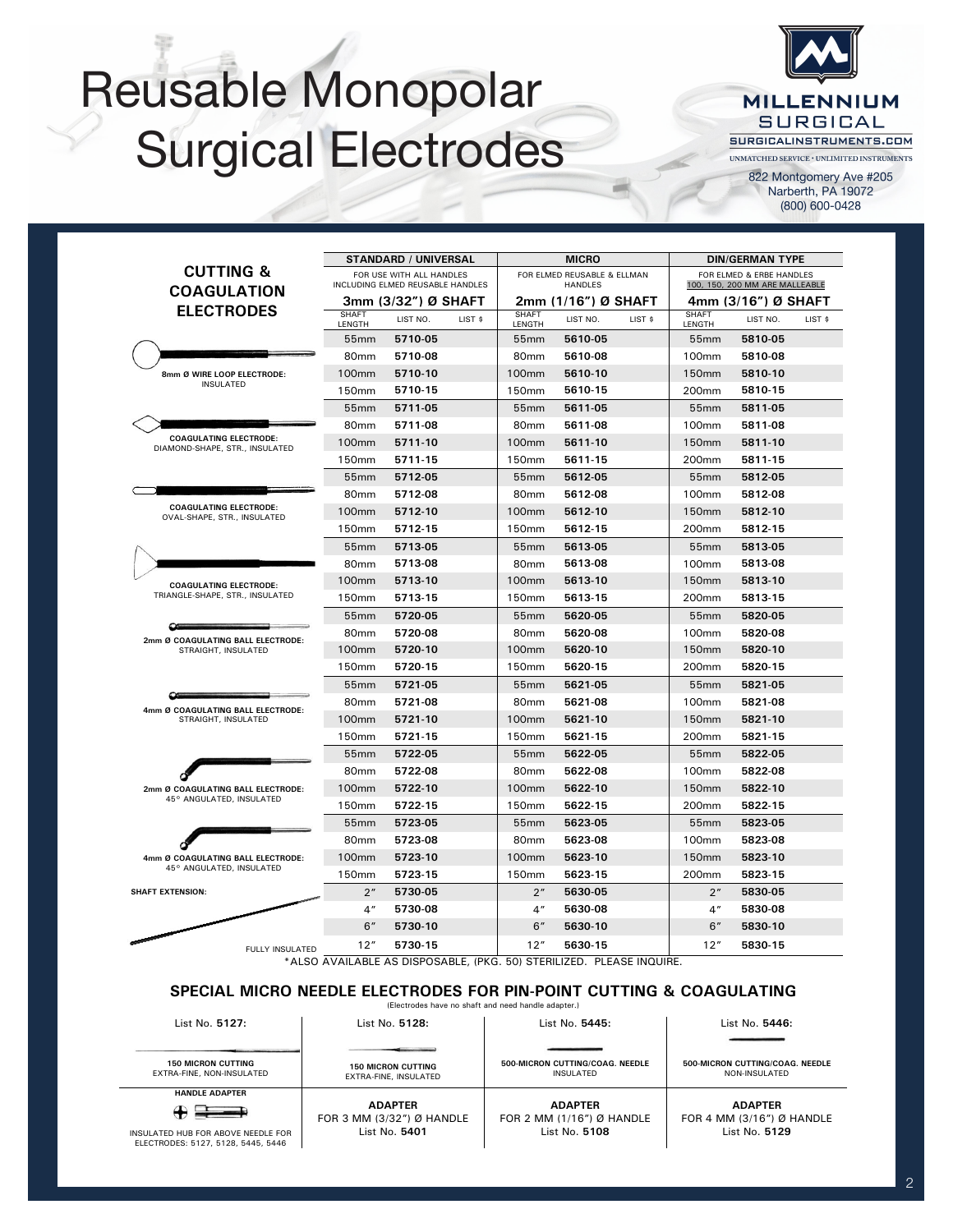# Reusable Monopolar Surgical Electrodes



822 Montgomery Ave #205 Narberth, PA 19072 (800) 600-0428



**ELMED REUSABLE PIN-POINT™ MICRO TIP ELECTRODES**